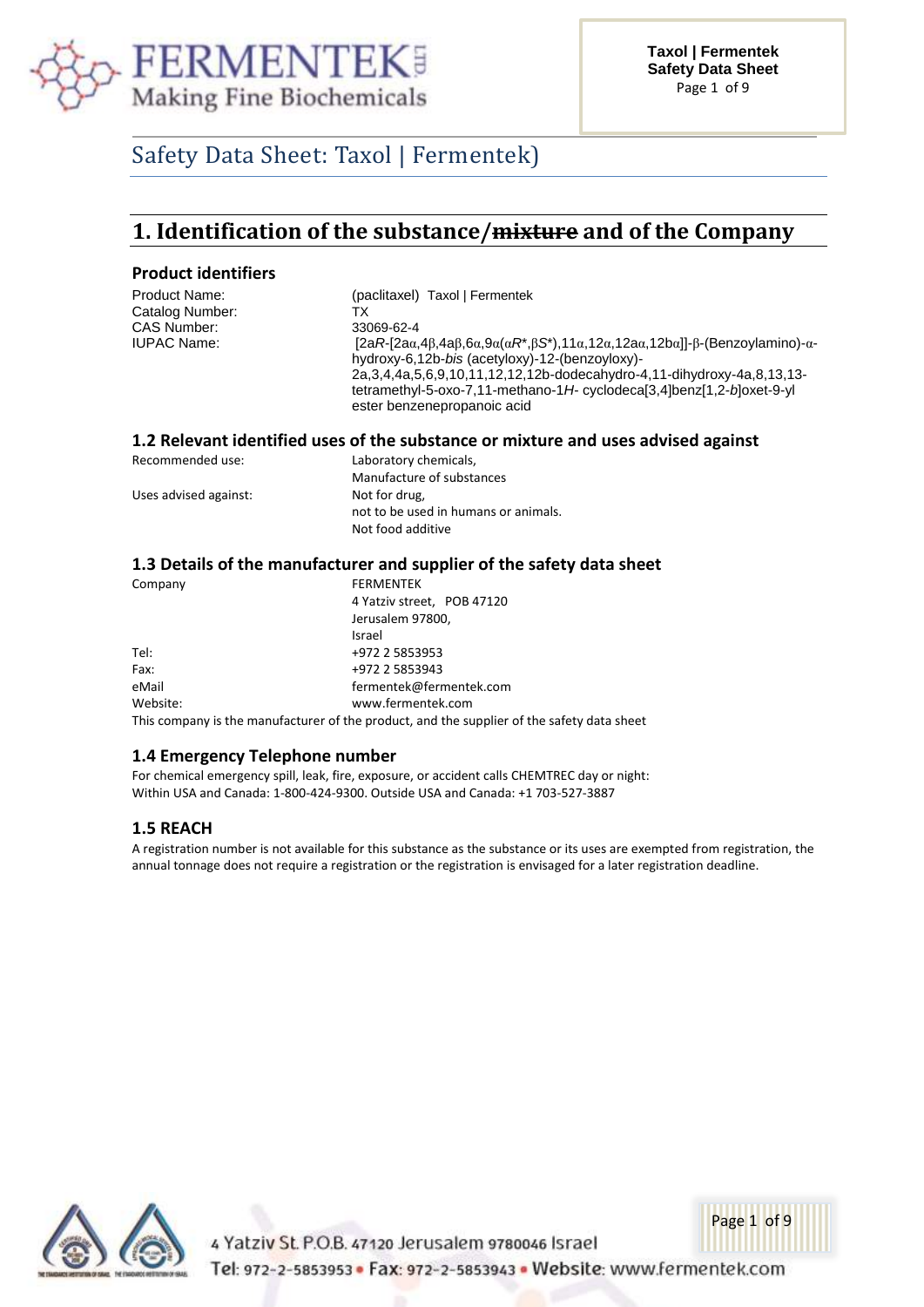

### **2 Hazards identification**

### **Classification of the substance**

### **2.1 Classification of the substance or mixture**

### **Classification according to Regulation (EC) No 1272/2008 [GHS/CLP]**

| Acute Toxicity, oral -                    | Category 4                                                                 |
|-------------------------------------------|----------------------------------------------------------------------------|
| Acute Toxicity, dermal -                  | Category 4                                                                 |
| Serious eye damage/eye irritation $-$     | Category 1                                                                 |
| Acute Toxicity, inhalation -              | Category 4                                                                 |
| Sensitisation, respiratory -              | Category 1                                                                 |
| respiratory tract irritation -            | Category 3                                                                 |
| Reproductive Toxicity -                   | Category 2                                                                 |
|                                           | Classification according to EU Directives DSD 67/548/EEC or DPD 1999/45/EC |
| Harmful by inhalation.                    |                                                                            |
| Harmful in contact with skin.             |                                                                            |
| Harmful if swallowed.                     |                                                                            |
| Irritating to respiratory system.         |                                                                            |
| Risk of serious damage to eyes.           |                                                                            |
| May cause sensitization by inhalation.    |                                                                            |
| Possible risk of impaired fertility.      |                                                                            |
| Possible risk of harm to the unborn child |                                                                            |
|                                           |                                                                            |

### **2.2 Label elements**

### **Labeling according to Regulation (EC) No 1272/2008 [CLP]**

| Signal word:              | <b>Danger</b>                                                                                       |
|---------------------------|-----------------------------------------------------------------------------------------------------|
| Pictogram(s               |                                                                                                     |
| <b>Hazard statements:</b> |                                                                                                     |
| H302                      | Harmful if swallowed                                                                                |
| H312                      | Harmful in contact with skin                                                                        |
| H318                      | Causes serious eye damage                                                                           |
| H332                      | Harmful if inhaled                                                                                  |
| H334                      | May cause allergy or asthma symptoms or breathing difficulties if inhaled                           |
| H335                      | May cause respiratory irritation                                                                    |
| H361                      | Suspected of damaging fertility or the unborn child                                                 |
| Precautionary             |                                                                                                     |
| statements:               |                                                                                                     |
| P260                      | Do not breathe dust/fume/gas/mist/vapours/spray                                                     |
| P264                      | Wash hands thoroughly after handling                                                                |
| P280                      | Wear protective gloves/protective clothing/eye protection/face protection                           |
| P285                      | In case of inadequate ventilation wear respiratory protection                                       |
| P301+312                  | IF SWALLOWED: Call a POISON CENTER or doctor/physician if you feel unwell                           |
| P302+352                  | IF ON SKIN: Wash with soap and water                                                                |
| P304+340                  | IF INHALED: Remove victim to fresh air and keep at rest in a position comfortable for breathing     |
| P305+351+338              | IF IN EYES: Rinse continuously with water for several minutes. Remove contact lenses if present and |
|                           | easy to do so - continue rinsing                                                                    |
| P308+313                  | If exposed or concerned: Get medical advice/attention                                               |



4 Yatziv St. P.O.B. 47120 Jerusalem 9780046 Israel

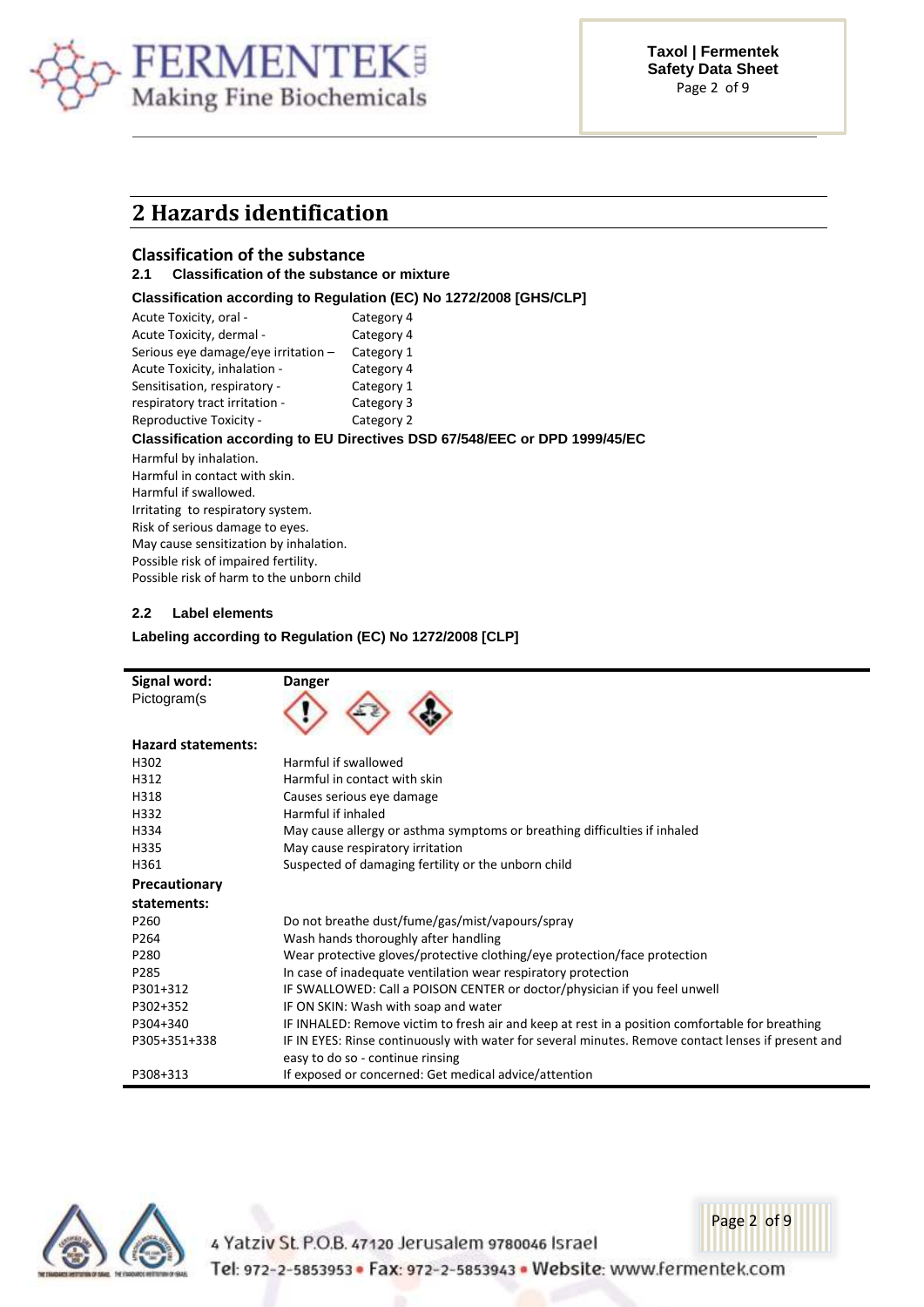

#### **According to European Directive 67/548/EEC as amended**

| Hazard symbol(s): |                                                                                              |  |  |
|-------------------|----------------------------------------------------------------------------------------------|--|--|
| R-phrase(s):      |                                                                                              |  |  |
| R <sub>20</sub>   | Harmful by inhalation                                                                        |  |  |
| R <sub>21</sub>   | Harmful in contact with skin                                                                 |  |  |
| R <sub>22</sub>   | Harmful if swallowed                                                                         |  |  |
| R37               | Irritating to respiratory system                                                             |  |  |
| R41               | Risk of serious damage to eyes                                                               |  |  |
| R42               | May cause sensitization by inhalation                                                        |  |  |
| R <sub>62</sub>   | Possible risk of impaired fertility                                                          |  |  |
| R <sub>63</sub>   | Possible risk of harm to the unborn child                                                    |  |  |
| S-phrase(s):      |                                                                                              |  |  |
| S22               | Do not breathe dust                                                                          |  |  |
| S <sub>26</sub>   | In case of contact with eyes, rinse immediately with plenty of water and seek medical advice |  |  |
| S28               | After contact with skin, wash immediately with plenty of water                               |  |  |
| S36/37/39         | Wear suitable protective clothing, gloves and eye/face protection                            |  |  |
| S38               | In case of insufficient ventilation wear suitable respiratory equipment                      |  |  |
| S45               | In case of accident or if you feel unwell seek medical advice immediately                    |  |  |
| S46               | If swallowed, seek medical advice immediately and show this container or label               |  |  |
| S63               | In case of accident by inhalation: remove casualty to fresh air and keep at rest             |  |  |

### **2.3 Other information**

Caution - substance not yet tested completely

# **3. Composition/Information On Ingredients**

### **3.1 Substances**

| Chemical Name     | EC-No | CAS-No     | Weight % | Classification (Reg. | <b>REACH Registration</b> |
|-------------------|-------|------------|----------|----------------------|---------------------------|
| Taxol   Fermentek |       | 33069-62-4 | 100      |                      | Number                    |
| (Paclitaxel)      |       |            |          |                      | no data available         |



4 Yatziv St. P.O.B. 47120 Jerusalem 9780046 Israel Tel: 972-2-5853953 · Fax: 972-2-5853943 · Website: www.fermentek.com

Page 3 of 9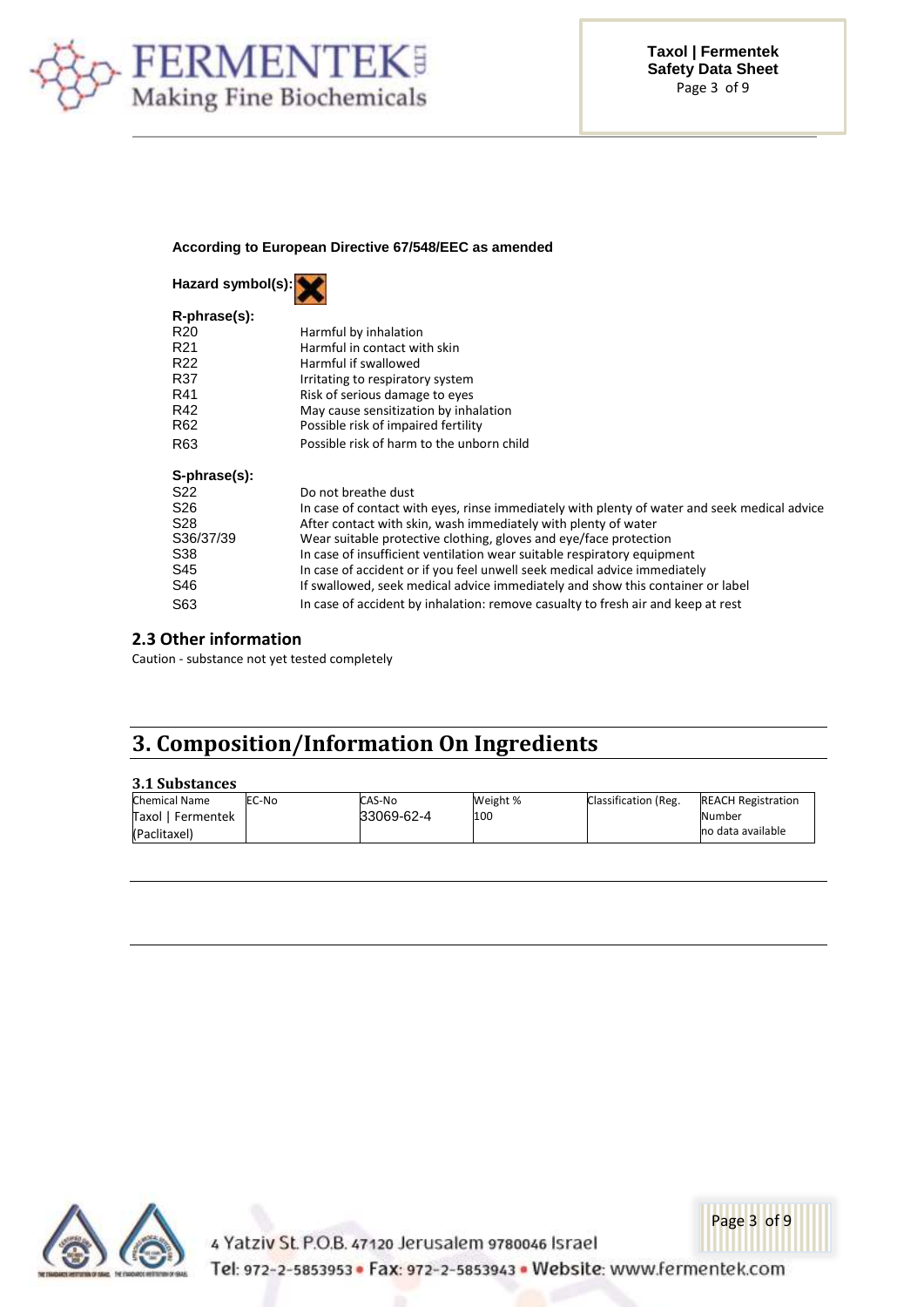

# **4 FIRST AID MEASURES**

### **4.1 Description of first aid measures**

### **General advice**

Consult a doctor and show this safety data sheet.

### **If inhaled**

Remove to fresh air and monitor breathing. If breathing becomes difficult, give oxygen. If breathing stops, give artificial respiration. Consult a doctor.

### **In case of skin contact**

Immediately wash skin with copious amounts of soap and water for at least 15 minutes. Remove contaminated clothing and shoes and wash before reuse. Consult a doctor.

### **In case of eye contact**

Flush with copious amounts of water for at least 15 minutes. Consult a doctor.

### **If swallowed**

Rinse mouth with water. Do not induce vomiting unless directed to do so by medical personnel. Never give anything by mouth to an unconscious person. Consult a doctor.

### **4.2 Most important symptoms and effects, both acute and delayed**

**Main symptoms:** No information available.

### **4.3 Indication of any immediate medical attention and special treatment needed**

Show this safety data sheet to the doctor in attendance. Immediate medical attention is required

# **5. Fire-fighting measures**

### **5.1 Extinguishing media**

Suitable extinguishing media Use extinguishing measures that are appropriate to local circumstances and the surrounding environment. Extinguishing media which shall not be used for safety reasons No information available.

# **5.2 Special hazards arising from the substance or mixture**

Special hazard Thermal decomposition can lead to release of toxic and corrosive gases/vapors.

### **5.3 Advice for fire-fighters**

Special protective equipment for fire-fighters As in any fire, wear self-contained breathing apparatus and full protective gear.



4 Yatziv St. P.O.B. 47120 Jerusalem 9780046 Israel

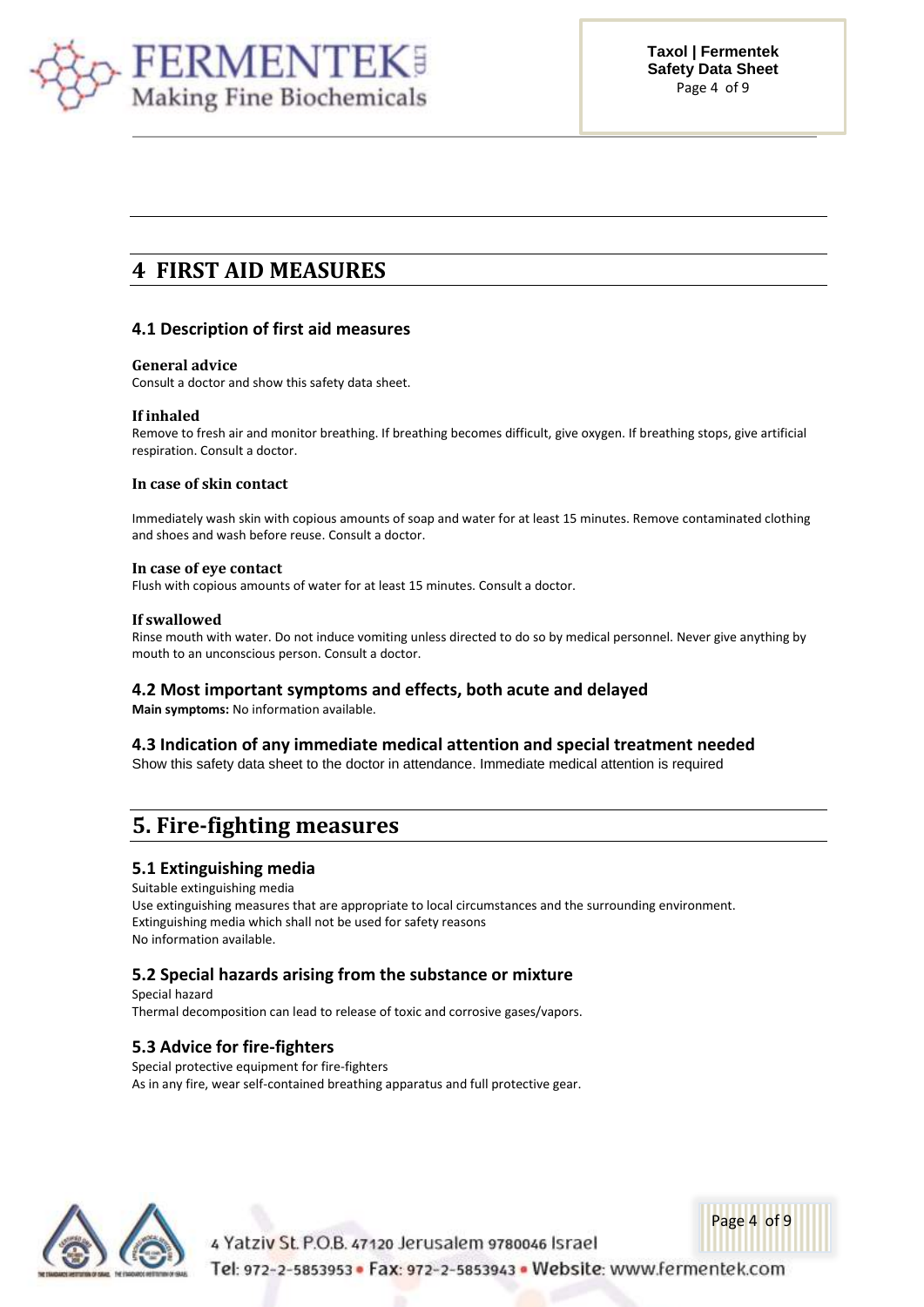

### **6 Accidental release measures**

### **6.1 Personal precautions, protective equipment and emergency procedures**

Ensure adequate ventilation. Refer to protective measures listed in sections 7 and 8.

### **6.2 Environmental precautions**

Prevent further leakage or spillage if safe to do so.

### **6.3 Methods and materials for containment and cleaning up**

Contain and collect spillage with non-combustible absorbent material, (e.g. sand, earth, diatomaceous earth, vermiculite) and place in container for disposal according to local/national regulations (see Section 13).



4 Yatziv St. P.O.B. 47120 Jerusalem 9780046 Israel Tel: 972-2-5853953 · Fax: 972-2-5853943 · Website: www.fermentek.com

Page 5 of 9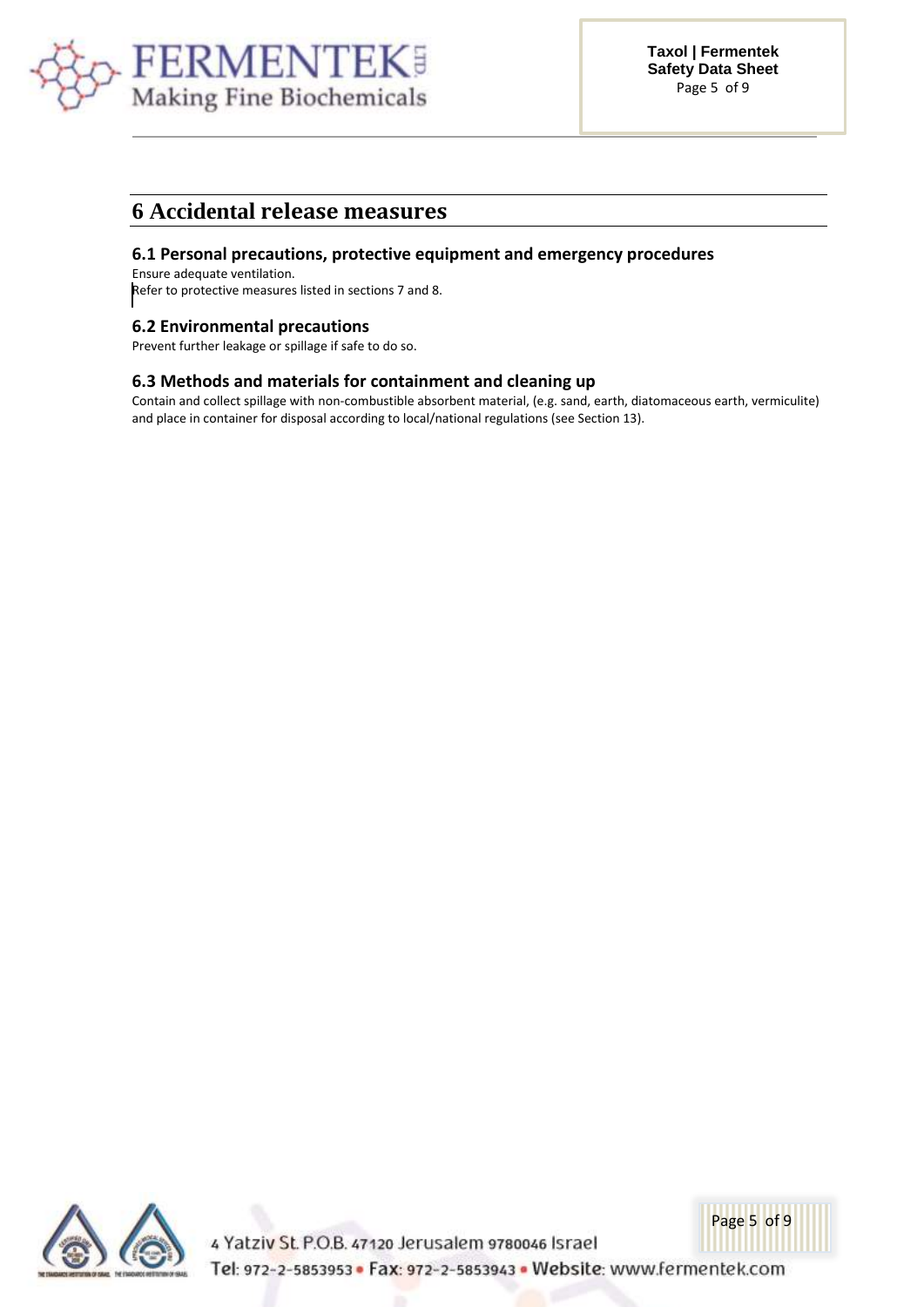

### **7. HANDLING AND STORAGE**

### **Precautions for safe handling**

Ensure adequate ventilation.

### **Conditions for safe storage, including any incompatibilities**

Keep containers tightly closed in a dry, cool and well-ventilated place. Keep out of the reach of children. Keep in properly labeled containers.

### **Specific end uses**

Specific uses Mo information available. Exposure scenario No information available.

# **8. EXPOSURE CONTROLS/PERSONAL PROTECTION**

### **8.1 Control parameters**

Exposure limits National occupational exposure limits Derived No Effect Level No information available

### **8.2 Exposure controls**

| Engineering measures            | Ensure adequate ventilation, especially in confined areas.                                                                                                     |  |
|---------------------------------|----------------------------------------------------------------------------------------------------------------------------------------------------------------|--|
| Personal protective equipment   |                                                                                                                                                                |  |
| Eye protection                  | Safety glasses with side-shields.                                                                                                                              |  |
| Hand protection                 | Protective gloves.                                                                                                                                             |  |
| Skin and body protection        | Long sleeved clothing.                                                                                                                                         |  |
| Respiratory protection          | No special protective equipment required.                                                                                                                      |  |
| Thermal hazards                 | No information available                                                                                                                                       |  |
| Hygiene measures                | When using, do not eat, drink or smoke. Remove and wash contaminated clothing<br>before re-use. Provide regular cleaning of equipment, work area and clothing. |  |
| Environmental exposure controls | Do not allow material to contaminate ground water system.                                                                                                      |  |

available available available

# **9 physical and chemical properties**

### **Physical / chemical properties**

| Physical State at room temperature | White or off-white Solid |
|------------------------------------|--------------------------|
| Appearance                         | Off-white                |
| <b>Decomposition temperature</b>   | No information available |
| Viscosity, kinematic               | No information available |
| <b>Explosive properties</b>        | No information available |
|                                    |                          |



4 Yatziv St. P.O.B. 47120 Jerusalem 9780046 Israel

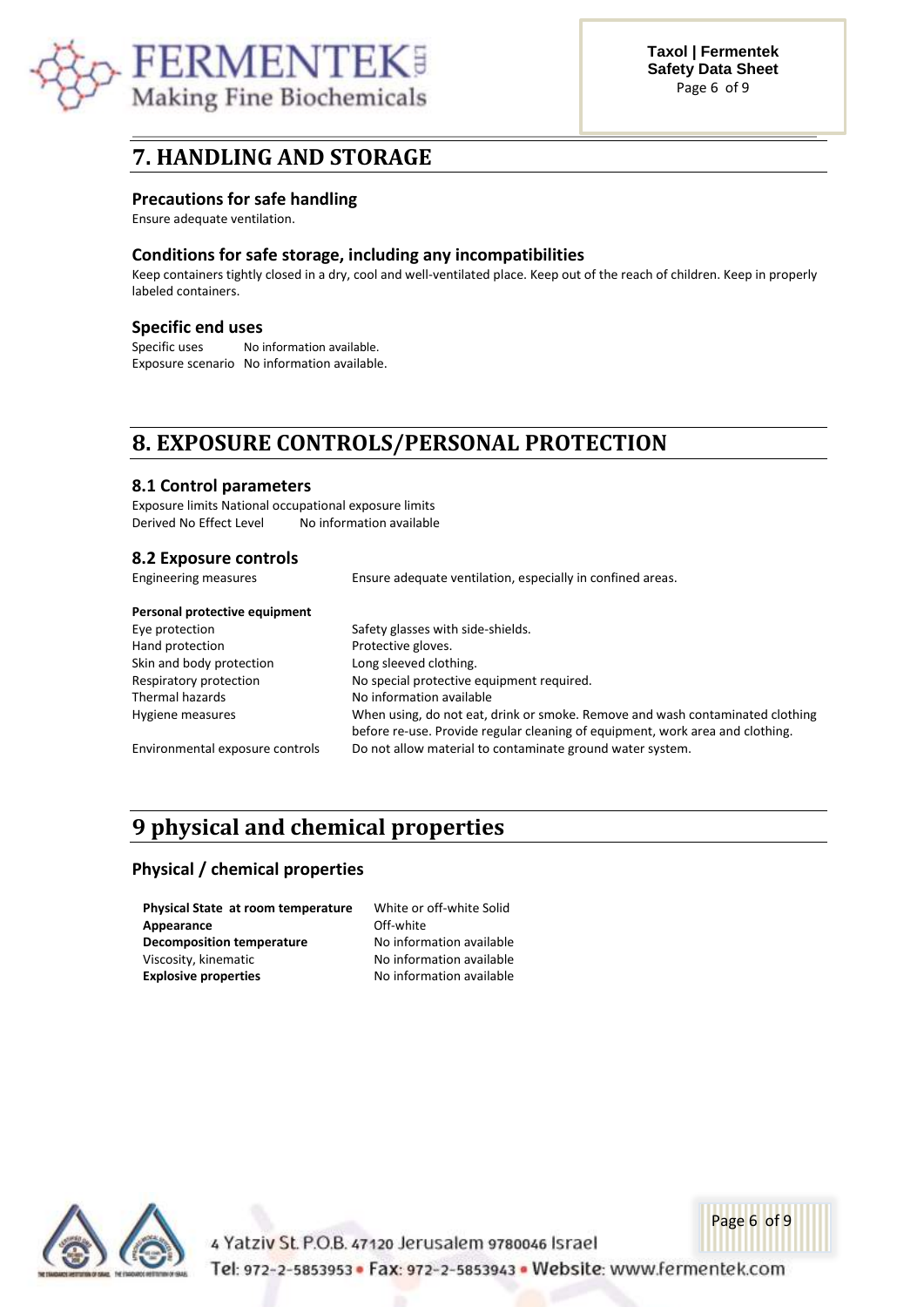

**Taxol | Fermentek Safety Data Sheet** Page 7 of 9

### **10. Stability and reactivity**

| 10.1 Reactivity:                      | Stable under normal conditions  |  |  |
|---------------------------------------|---------------------------------|--|--|
| 10.2 Chemical stability:              | Stable under normal conditions. |  |  |
| 10.3 hazardous reactions              | Will not occur                  |  |  |
| 10.4 Conditions to avoid              | Heat, moisture                  |  |  |
| 10.5 Incompatible materials           | strong acids, oxidizers, bases  |  |  |
| 10.6 Hazardous decomposition products |                                 |  |  |
| Carbon monoxide (CO).                 |                                 |  |  |
| Carbon dioxide (CO2).                 |                                 |  |  |
| Nitrogen oxides (NOx).                |                                 |  |  |

# **11 Toxicological information**

### **11.1 Information on toxicological effects**

| lmouse.         | LD50=128mg/kgOrgans affected: Skin                | <b>National Technical</b> |
|-----------------|---------------------------------------------------|---------------------------|
| intraperitoneal | and appendages (skin):  Information Service. Vol. |                           |
|                 | hair: other                                       | PB83-170969               |

RTECS No: WX1272100

Exposure may cause irritaiton of eyes, mucous membranes, upper respiratory tract and skin

### **12. ECOLOGICAL INFORMATION**

### **12.1 Eco-Toxicity Ecotoxicity effects**

As supplied, the preparation is not expected to present significant adverse environmental effects

### **12.2 Persistence and degradability**

No information available.

### **12.3 Bioaccumulative potential**

No information available.

### **12.4 Mobility in soil**

No information available.

### **12.5 Results of PBT and vPvB assessment**

No information available.

### **12.6 Other adverse effects**

No information available.



4 Yatziv St. P.O.B. 47120 Jerusalem 9780046 Israel

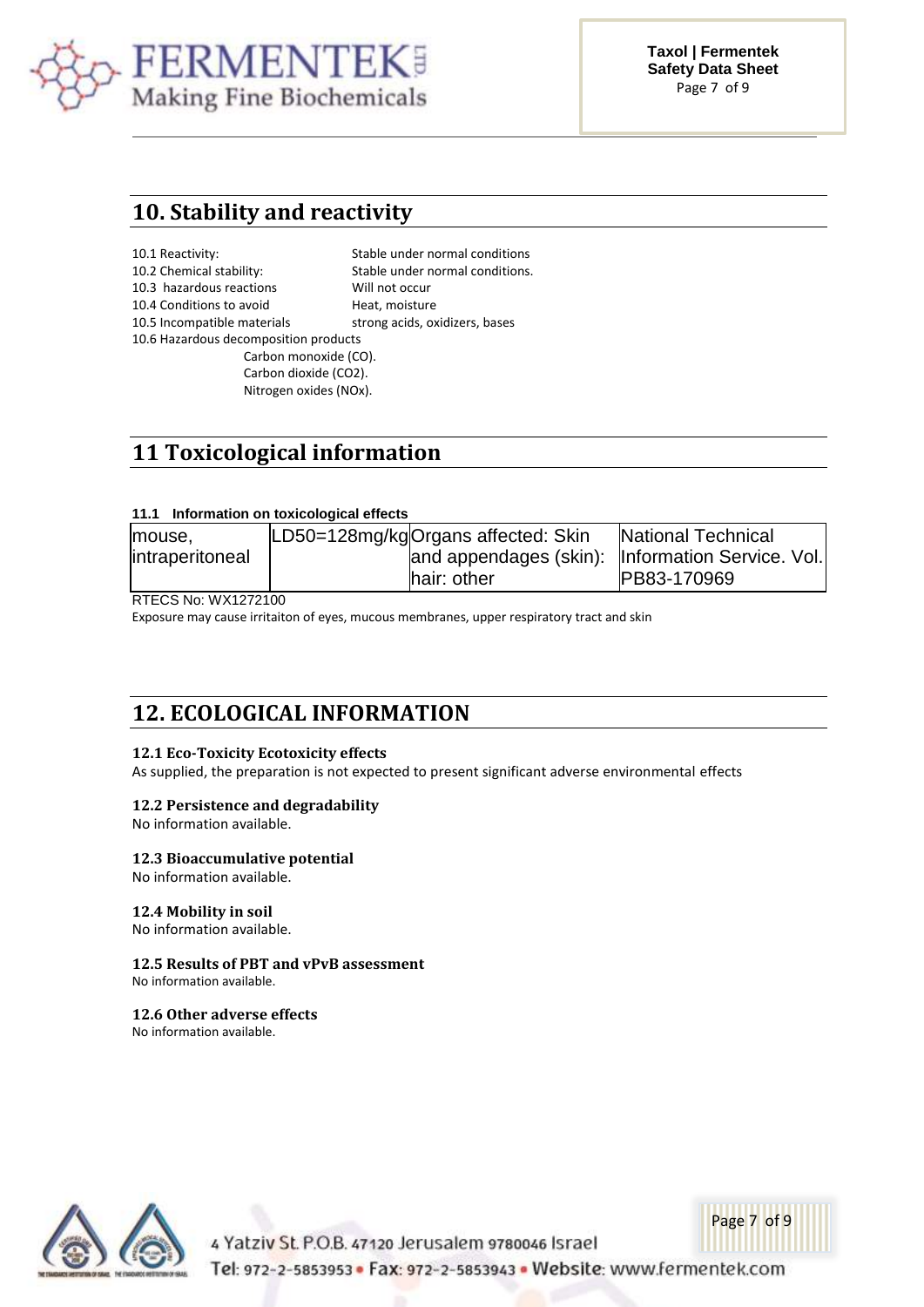

### **13. DISPOSAL CONSIDERATIONS**

### **13.1 Waste treatment methods**

### **Waste from residues / unused products**

Dispose of in accordance with local regulations.

### **Contaminated packaging**

Empty containers should be taken to an approved waste handling site for recycling or disposal.

# **14. Transport information**

ADR: Not dangerous goods IATA: Not dangerous goods DOT: Not dangerous goods



4 Yatziv St. P.O.B. 47120 Jerusalem 9780046 Israel Tel: 972-2-5853953 · Fax: 972-2-5853943 · Website: www.fermentek.com

Page 8 of 9